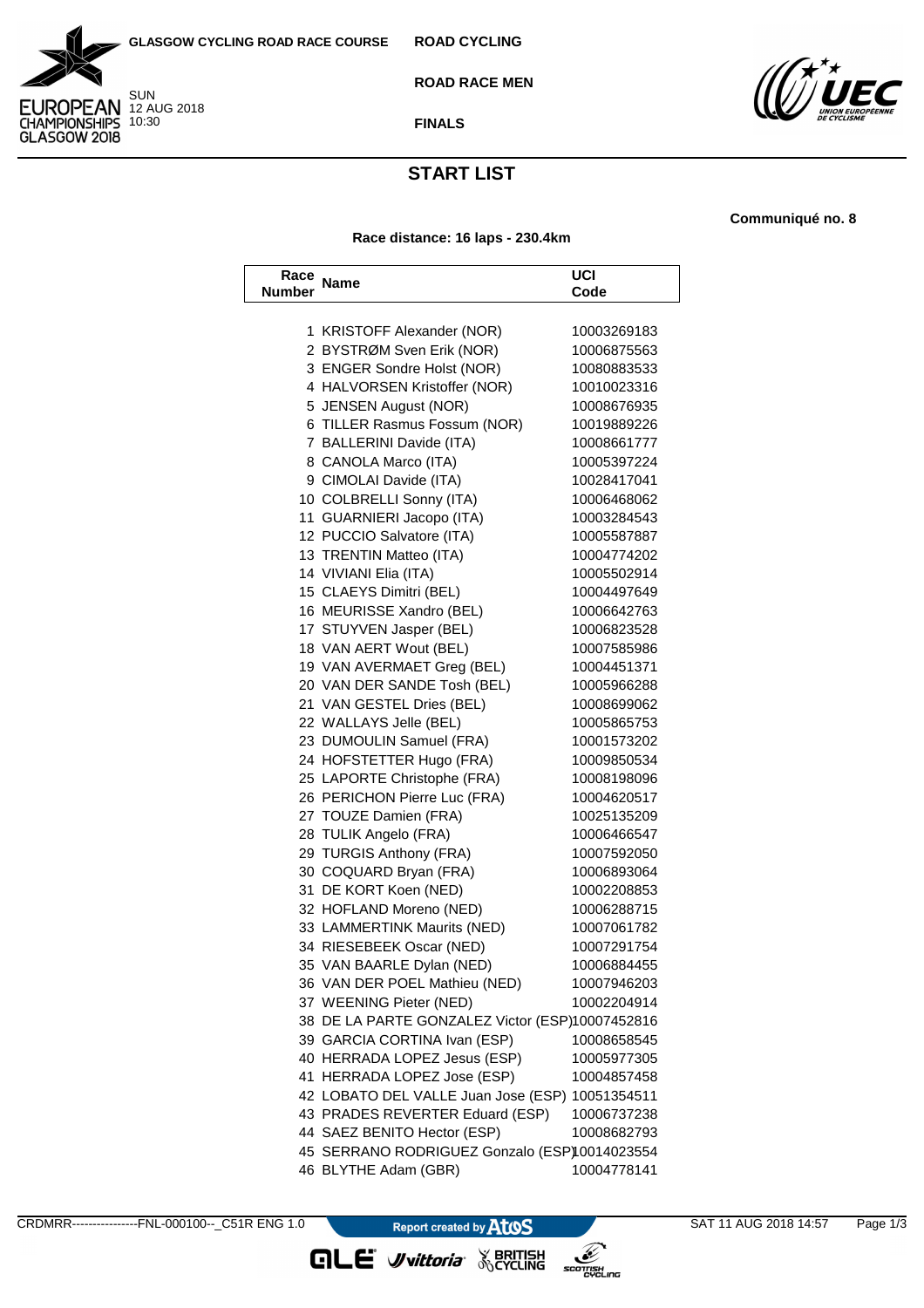



**ROAD RACE MEN**



**FINALS**

## **START LIST**

**Race distance: 16 laps - 230.4km**

**Communiqué no. 8**

| Race<br>Number | <b>Name</b>                        | UCI<br>Code |
|----------------|------------------------------------|-------------|
|                |                                    |             |
|                | 47 CHRISTIAN Mark (GBR)            | 10006468870 |
|                | 48 DOULL Owain (GBR)               | 10007223450 |
|                | 49 LAWLESS Christopher (GBR)       | 10008681379 |
|                | 50 ROWE Luke (GBR)                 | 10005996200 |
|                | 51 STANNARD Ian (GBR)              | 10003267769 |
|                | 52 SWIFT Ben (GBR)                 | 10004563327 |
|                | 53 THWAITES Scott (GBR)            | 10005617492 |
|                | 54 ASGREEN Kasper (DEN)            | 10009743733 |
|                | 55 HANSEN Lasse Norman (DEN)       | 10006883344 |
|                | 56 KAMP Alexander (DEN)            | 10007514450 |
|                | 57 MORKOV Michael (DEN)            | 10003308993 |
|                | 58 NIELSEN Magnus Cort (DEN)       | 10007381781 |
|                | 59 PEDERSEN Casper Phillip (DEN)   | 10073619243 |
|                | 60 PEDERSEN Mads (DEN)             | 10008689564 |
|                | 61 SVENDGAARD Michael Carbel (DEN) | 10009374830 |
|                | 62 DEGENKOLB John (GER)            | 10005379339 |
|                | 63 DENZ Nico (GER)                 | 10008669659 |
|                | 64 HUPPERTZ Joshua (GER)           | 10009646531 |
|                | 65 KLUGE Roger (GER)               | 10003301620 |
|                | 66 KOCH Jonas (GER)                | 10008032287 |
|                | 67 KRIEGER Alexander (GER)         | 10006668833 |
|                | 68 MEISEN Marcel (GER)             | 10004853014 |
|                | 69 ZABEL Rick (GER)                | 10007506366 |
|                | 70 BOZIC Borut (SLO)               | 10001464781 |
|                | 71 KOROŠEC Rok (SLO)               | 10007386128 |
|                | 72 KUMP Marko (SLO)                | 10004611726 |
|                | 73 MEZGEC Luka (SLO)               | 10005560710 |
|                | 74 MOHORIC Matej (SLO)             | 10008686332 |
|                | 75 PIBERNIK Luka (SLO)             | 10007513541 |
|                | 76 BANASZEK Alan (POL)             | 10010994932 |
|                | 77 GOLAS Michal (POL)              | 10002630401 |
|                | 78 JANISZEWSKI Sylwester (POL)     | 10003391748 |
|                | 79 KOMAR Mateusz (POL)             | 10002858046 |
|                | 80 SAJNOK Szymon (POL)             | 10009640063 |
|                | 81 STEPNIAK Grzegorz (POL)         | 10005354582 |
|                | 82 ALBASINI Michael (SUI)          | 10001449425 |
|                | 83 IMHOF Claudio (SUI)             | 10005865551 |
|                | 84 LIENHARD Fabian (SUI)           | 10007156762 |
|                | 85 PAGE Dylan (SUI)                | 10006914767 |
|                | 86 SPENGLER Lukas (SUI)            | 10007803127 |
|                | 87 THALMANN Roland (SUI)           | 10007739166 |
|                | 88 BÁRTA Jan (CZE)                 | 10003245945 |
|                | 89 CERNÝ Josef (CZE)               | 10007523241 |
|                | 90 HACECKÝ Vojtech (CZE)           | 10004627587 |
|                | 91 HAMPL Petr (CZE)                | 10007181115 |
|                | 92 KANKOVSKÝ Alois (CZE)           | 10002510563 |
|                |                                    |             |

**GLE** *Vittoria* WERITISH

SCOTTISHLING